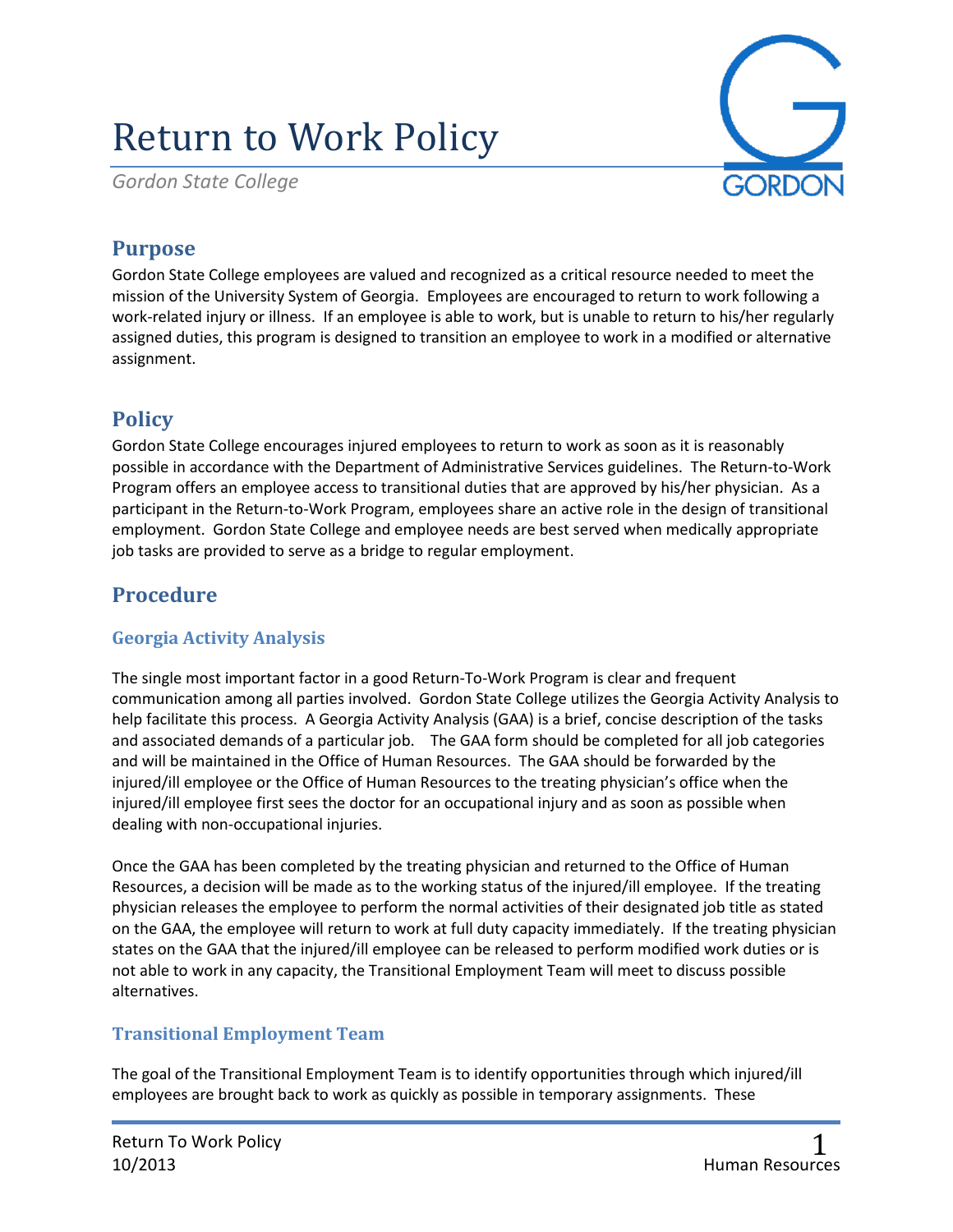assignments are designed to help the employee remain productive and to speed their medical recovery. Transitional employment is a dynamic process involving input from the employee, his/her supervisor and other involved parties. It is designed to create the best possible return-to-work opportunity for the employee and employer.

All information shared with the Transitional Employment Team is discussed on a "need to know" basis only. The team generally needs to know only the employees' capabilities and must maintain medical confidentiality at all times.

The team will consist of the following members:

- 1. Injured/ill Employee
- 2. His/Her Manager or Supervisor
- 3. HR Representative

Other members who should be included on an "as needed" basis

- 1. DOAS Workers Compensation Specialist (Occupational only)
- 2. Medical Providers
- 3. Rehabilitation Supplier (Occupational only)
- 4. Legal Resources
- 5. Outside Resources (Physical Therapists, Occupational Therapists, etc.)

#### **Transitional Employment Plan**

A transitional employment plan is a temporary job modification that is provided when an employee returns from a work-related injury/illness to medically-restricted or modified duties. Duties assigned can be those identified in the employee's current job description with restrictions or another assignment at the discretion of management. The Transitional Employment Team will discuss, agree upon and draft a mutually beneficial transitional employment plan. Once the plan has been drafted, a signature is required by the injured/ill employee, the immediate supervisor and the treating physician.

The transitional employment plan will have a defined time frame and may be modified at any time based on a change in status or update from the treating physician. An employee who returns to work in a transitional assignment may be assigned to another work site within the college, depending upon the availability of vacant positions or the limitations or abilities of the employee.

Other considerations of a transitional employment plan:

- 1. An employee will not be placed into a transitional or regular position if such an assignment would place the employee or others in danger.
- 2. An employee will not be placed into a position if such assignment would displace another current employee.
- 3. An employee in a special transitional assignment is responsible for providing periodic reports from his/her health care provider during the period of the temporary assignment.
- 4. Transitional employment tasks must be productive and must never be demeaning or appear worthless in any way.
- 5. It is advisable to keep the injured/ill employee doing as much of his/her regular job as possible